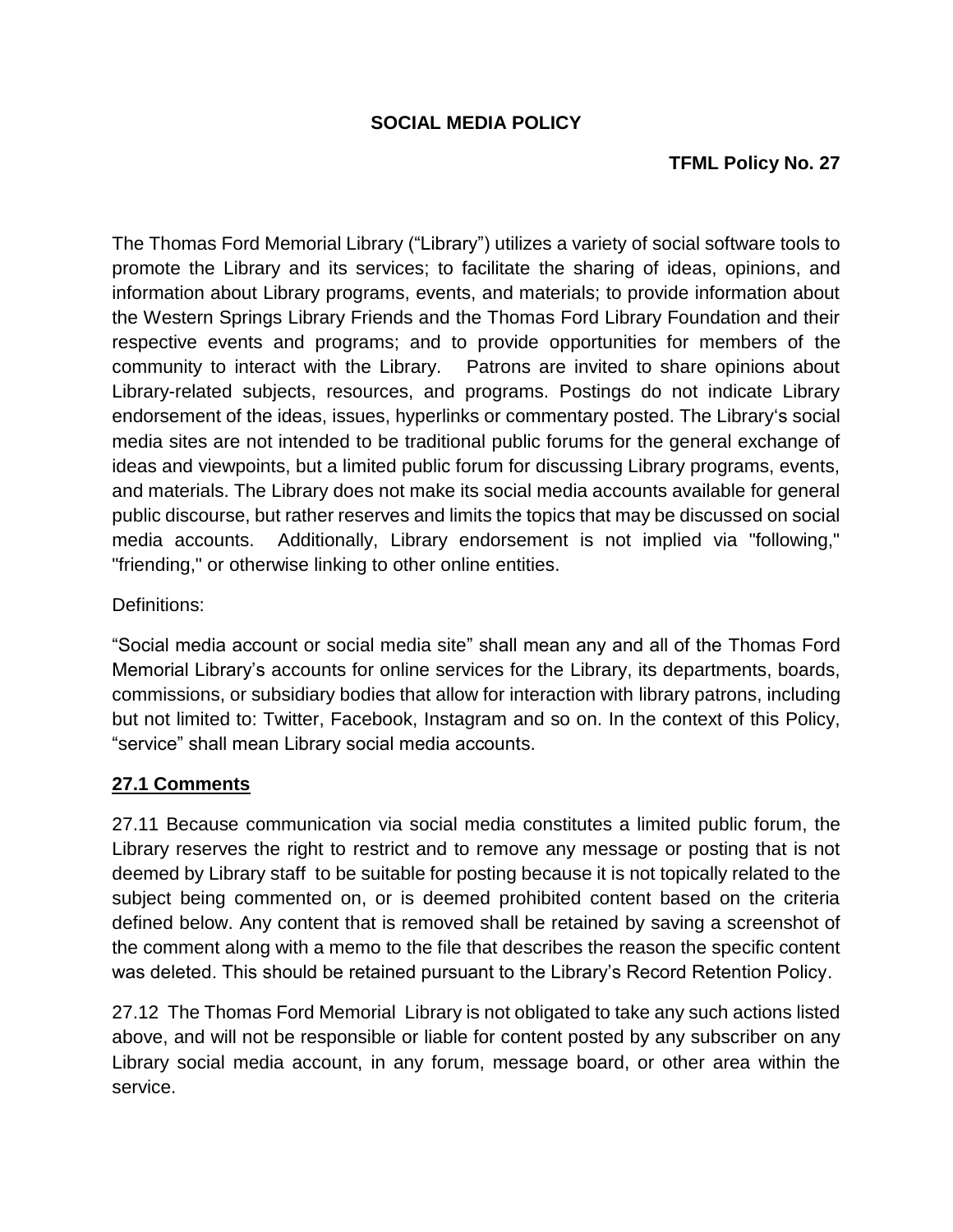27.13 Submissions that contain information including, but not limited to, the following are against Library rules and will be removed by Library staff upon discovery:

- Advertisements or sale of merchandise or services;
- Charitable solicitations or political campaigning, except organized political activities as allowed pursuant to Section 27.32 of this Policy;
- Spam;
- Comments unrelated to the particular site or posting being commented on;
- Obscenity or child pornography;
- Copyrighted or trademarked material;
- Sexual content or links to sexual content;
- Conduct or encouragement of illegal activity;
- Information that may tend to compromise the safety or security of the public or public systems;
- Content that promotes, fosters, or perpetuates discrimination and/or harassment on the basis of race, creed, color, age, gender, marital status, religion, national origin, physical or mental disability, sexual orientation, ancestry, or any other protected category; or
- Slanderous, libelous, threatening, or defamatory statements. References to the personality of individuals or personal attacks will not be permitted;
- Personally identifiable information, such as an address, phone number, social security number or other sensitive information;
- Profane language or content;
- Comments cannot represent a person other than the one posting the comment;
- Duplicate posts from the same individual.

### **27.2 Violations**

27.21 Violations may result in the restriction of the user's ability to interact with the Library on social media and/or other consequences as stated in the Patron Behavior Policy. The Library reserves the right to terminate accounts, ban and/or block users who have posted in violation of this Policy on more than one occasion. Patrons are personally responsible for their commentary and should be aware that they may be held personally liable for commentary that is defamatory, obscene, proprietary, or libelous by any offended party, including but not limited to the Library.

 27.22 Users may report violations of this Policy by contacting the Library Director or by reporting it to Library staff at (708) 246-0520 or info@fordlibrary.org.